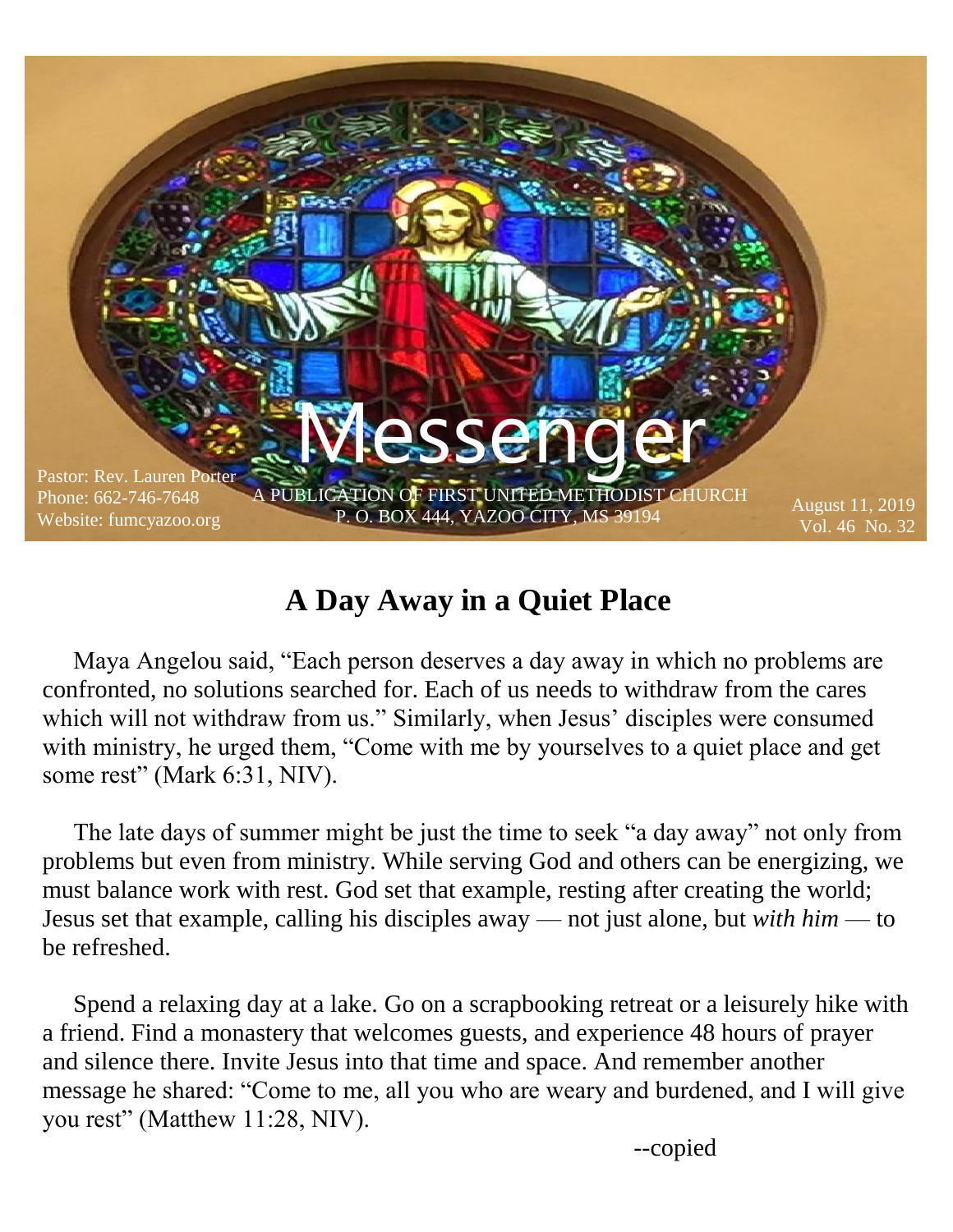

**SUNDAY, AUGUST 11** 9:00 a.m. Come AZ U R Service 9:50 a.m. Sunday School 11:00 a.m. Traditional Worship Service **MONDAY, AUGUST 12** 9-12 noon Methodist Market 6:30 p.m. Prison Bible Study **TUESDAY, AUGUST 13** 6:00 p.m. Ladies' Bible Study/Millie's **WEDNESDAY, AUGUST 14** 5:30 p.m. In the Hands of God/Prayer Meeting 6:00 p.m. Chancel Choir practice **SATURDAY, AUGUST 17** 9-12 noon Methodist Market



- 11. Archie Edgar, Ryan Ragland, Denny Paul
- 12. Jeanne Parker
- 13. Edwin McDonald, Helen Hendrix
- 16. Paige Adcock

. . . . . . . . .

- 11. Mr. & Mrs. Phil Williams 13. Mr. & Mrs. Ryan Ragland
- 14. Mr. & Mrs. Eric Poe
- 16. Mr. & Mrs. Van Ray



 A diamond ring was found Monday morning in the church parking lot in front of the church. If you have lost a ring, please contact the church office to claim it. \*\*\*\*\*\*\*\*\*\*\*\*\*\*\*\*



 The Ladies' Bible study that meets in the home of Millie Phillips will resume their time of study Tuesday, August 15, at 6 p.m. If you would like to join this group, please call the church office so that a workbook can be ordered.





 Family Ministries met last week and have schedule a Family Night Potluck supper Sunday, August 18, at 6 p.m. We hope you will all join us for a time of food and fellowship in the Fellowship Hall. Bring your favorite dishes!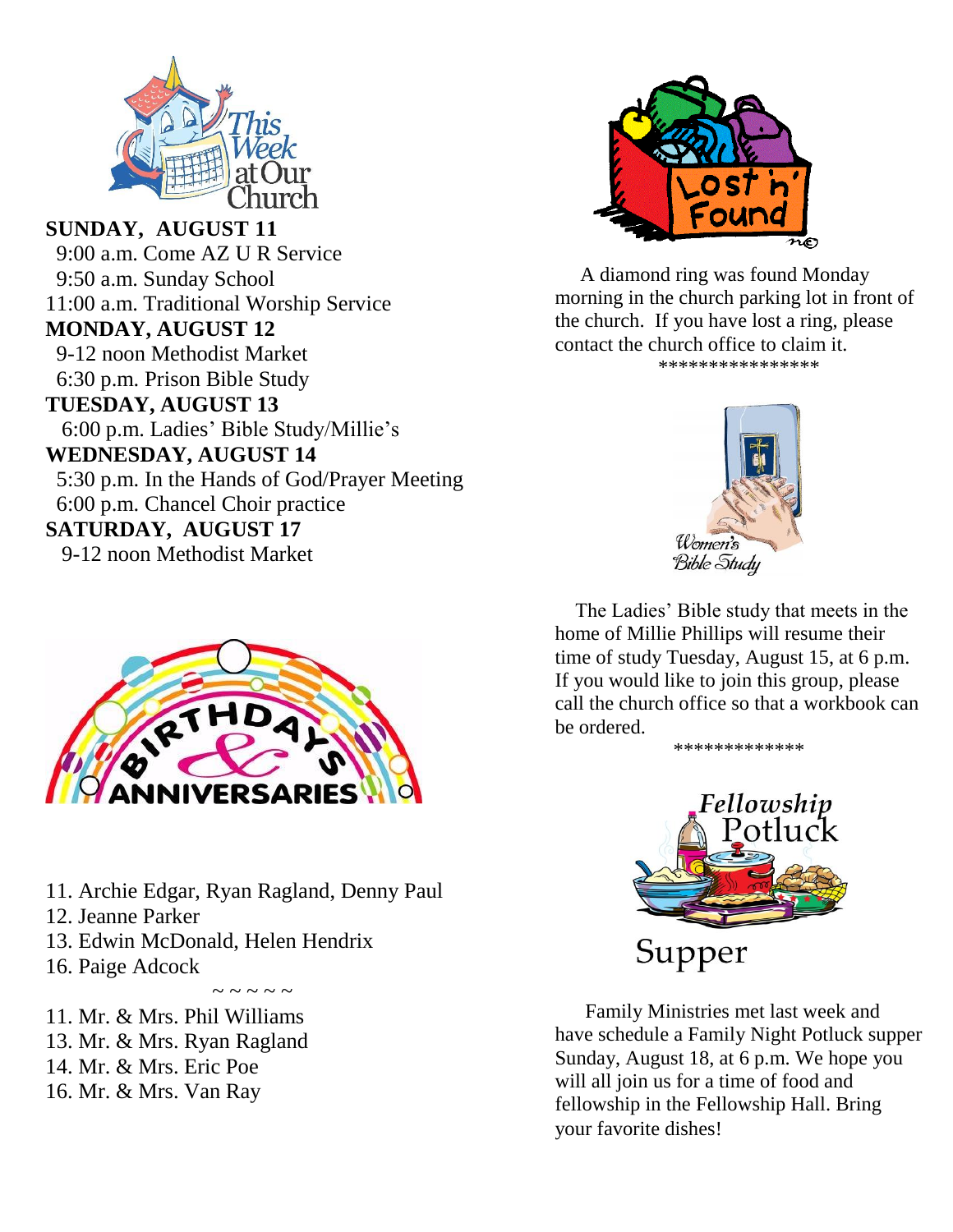

 Next Sunday will be Promotion Sunday and Blessing of the Backpacks. All incoming first graders will be presented a Bible. The Blessing of the Backpacks will be a time to pray for all students, teachers, coaches and counselors as the new school years begins. This will be at both morning worship services.



**Solid Ground Youth** 

 Last Sunday, we introduced a brand-new curriculum called *Fathom, a deep dive into the story of God*. We talked about The Creation, and how God declared everything was good. This week our lesson is on *THE FALL.* We will discuss how sin is bigger than we realize, but God's grace is always there to make things right again.

## **Sunday Night Youth**

The Youth will meet this Sunday night to talk about the upcoming plans for the Fall and Winter quarters. We will be discussing study topics of interest and Mission opportunities, as well as calendar events. Hope to see you as we make plans for our upcoming year.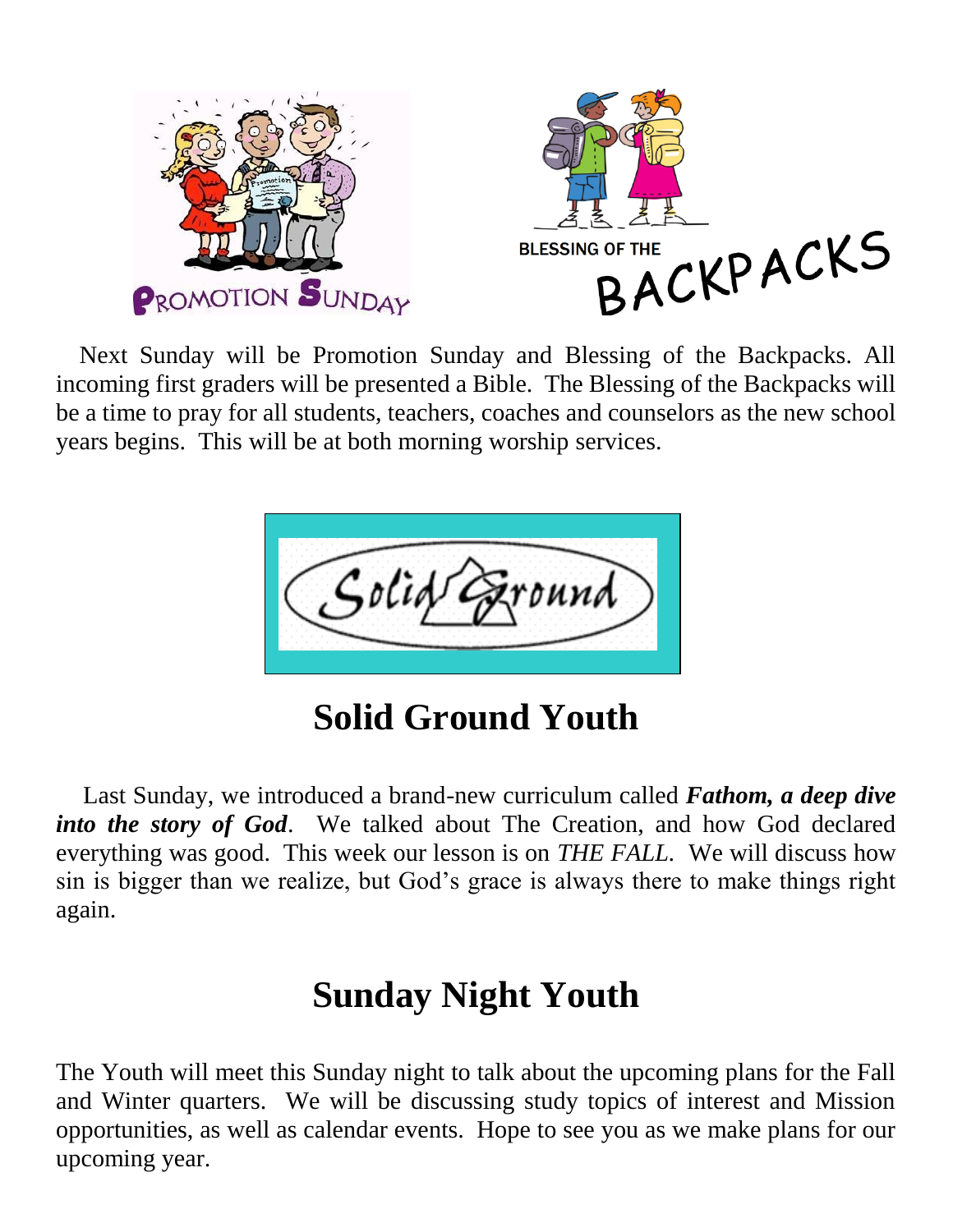# <u>Children's Page</u>

"The Lord sees into the heart."

1 Samuel 16:7



Memor

Verse

 As we continue our study of David, this week we will talk about a story that may be unfamiliar to you. We will hear a story about David and Abigail. This is a story about hospitality and choosing to be a peacemaker.

## **Blessing of the Backpack**

Our annual Blessing of the Backpack will be held next Sunday, August 18 during both of our church services. This is a time to offer up prayer for all those involved in any aspect of school, whether student, teacher, counselor, coach, etc. Everyone will receive a backpack clip as a reminder that God is with them as they begin a new school year.

## **1 st Grade Bibles and Promotion Sunday**

If you have a child who will be in the first grade this school year, please contact the church office or Tera Smith. Next Sunday, August 18, during both Worship Services, the first graders will be presented with a Bible.

## **Acolytes and Planet 456**

School is just around the corner, and soon we will be back on schedule with all of our activities at the church. Acolyte training for those who will be in the  $4^{\text{th}}$ ,  $5^{\text{th}}$ , and  $6<sup>th</sup>$  grades will be on Sunday, August 18 and Sunday, August 25.

### **Volunteers needed**

With school starting back up soon, we will be needing teachers for Hiskidz Sunday School. There will need to be two teachers each month, one for grades 1-3 and one for grades 4-6. I will be reaching out to people about volunteering to teach. Please prayerfully consider offering up one month of your time for the spiritual growth and guidance of our children.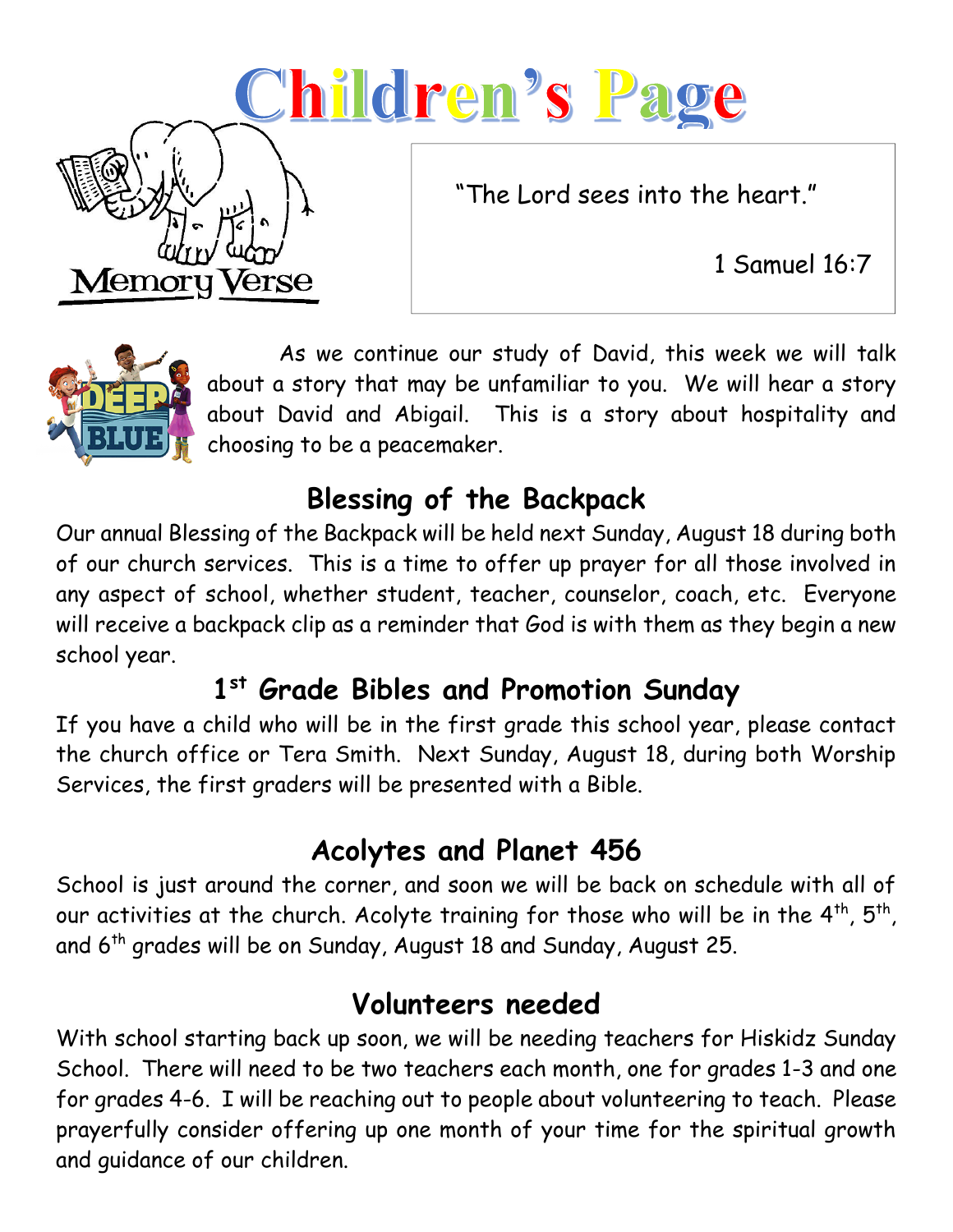

### *John Copeland*

M/M Scott Harris

*Dale Crews* 

M/M Scott Harris

*Penny Jackson* 

M/M Charles Davis M/M Scott Harris

*Sue Parker* 

M/M Scott Harris

*Macel Simmons* 

M/M Scott Harris

*Marvin Terrell* 

M/M Scott Harris